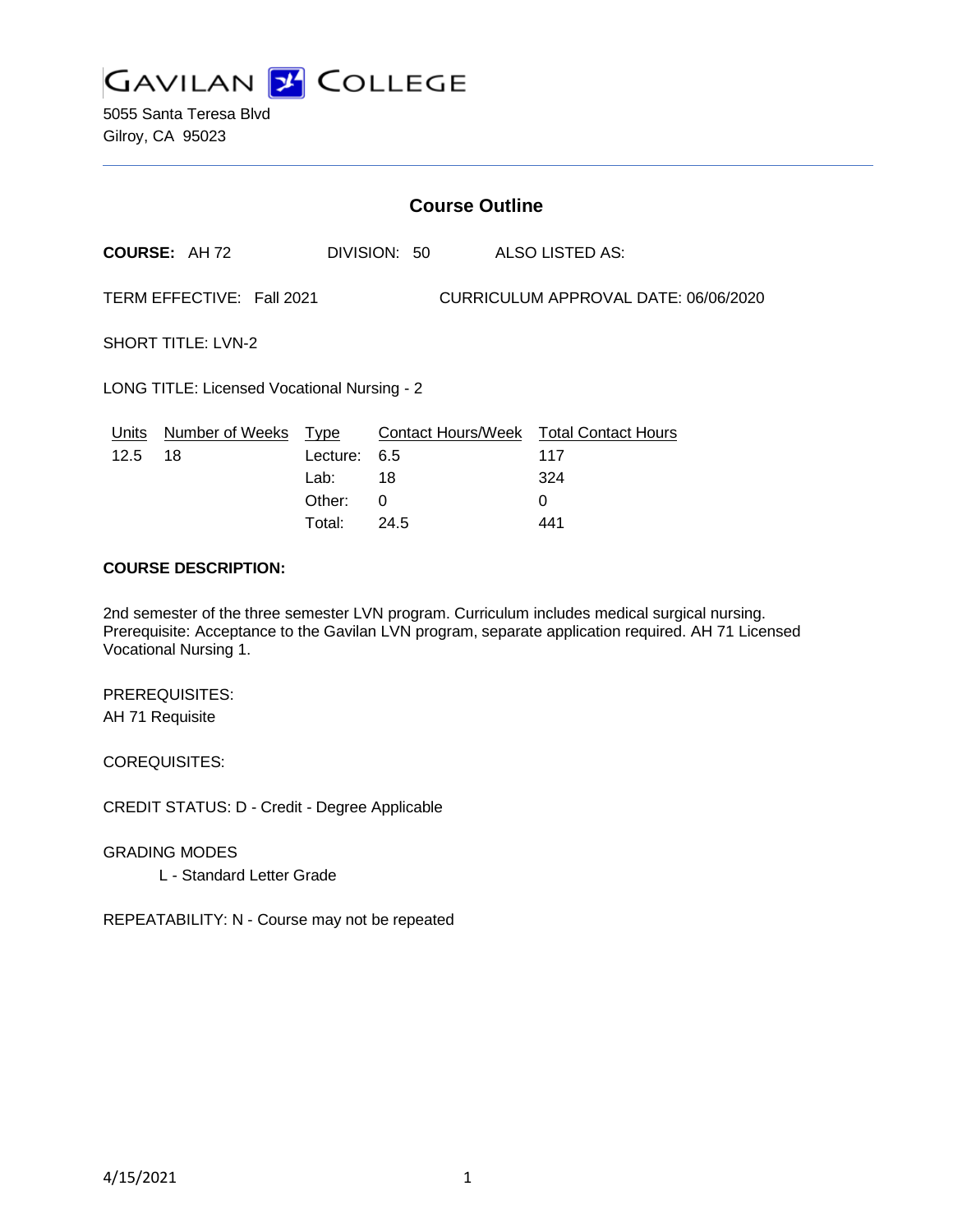SCHEDULE TYPES:

- 02 Lecture and/or discussion
- 03 Lecture/Laboratory
- 04 Laboratory/Studio/Activity
- 04B Laboratory LEH 0.75
- 05 Hybrid
- 71 Dist. Ed Internet Simultaneous
- 72 Dist. Ed Internet Delayed
- 73 Dist. Ed Internet Delayed LAB
- 73B Dist. Ed Internet LAB-LEH 0.75

# **STUDENT LEARNING OUTCOMES:**

By the end of this course, a student should:

1. Provide high quality, safe, compassionate, patient-centered nursing care utilizing the nursing process and evidence-based practices.

2. Function as a professional and competent nurse generalist by providing care in a variety of healthcare settings to diverse patient populations while assimilating all ethical and legal principles within the LVN scope of practice.

3. Demonstrate teamwork and collegiality by utilizing effective communication and maintaining collaborative relationships with members of the healthcare team for the purpose of providing and improving patient care.

4. Incorporate critical thinking principles using reasoning and adaptability to make sound clinical judgments necessary for the provision of quality patient care and continuous quality improvement.

5. Employ technology including electronic medical records (EMR's), to effectively communicate, manage information and patient care, prevent errors, and support decision-making.

# **CONTENT, STUDENT PERFORMANCE OBJECTIVES, OUT-OF-CLASS ASSIGNMENTS**

Curriculum Approval Date: 06/06/2020

# LECTURE CONTENT:

7.0 hours

Explain the pharmacological effects of drugs used in general and regional anesthesia and post-operative pain control.

List the names, actions, possible side effects, and adverse effects of drugs for anesthesia and postoperative pain control.

Distinguish among elective, urgent, and emergency surgery.

Explain the concept of perioperative nursing.

Discuss considerations for the older adult surgical patient.

Describe the preoperative checklist.

Explain the importance of informed consent for surgery.

Explain the procedure for turning, deep breathing, coughing, and leg exercises for postoperative patients.

Differentiate among general, regional, and local anesthesia.

Explain conscious (moderate) sedation.

Describe the roles of the circulating nurse and the scrub nurse during surgery.

Discuss the initial nursing assessment and management immediately after transfer from the post-anesthesia care unit.

Identify the rationale for nursing interventions designed to prevent postoperative complications. List the assessment data for the surgical patient.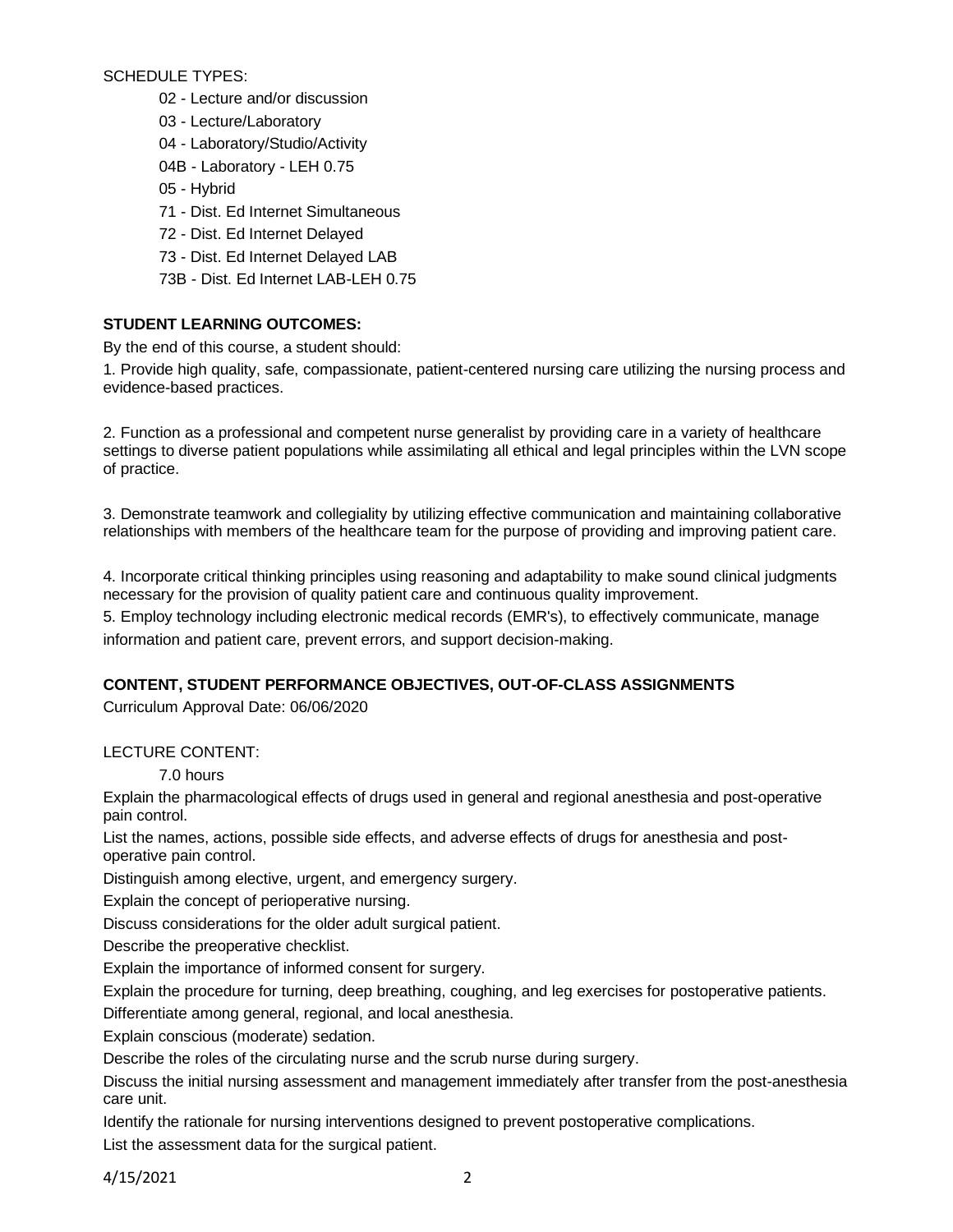# 7.0 hours

Care of the Surgical Patient

Explain the pharmacological effects of drugs used in general and regional anesthesia and post-operative pain control.

List the names, actions, possible side effects, and adverse effects of drugs for anesthesia and postoperative pain control.

Distinguish among elective, urgent, and emergency surgery.

Explain the concept of perioperative nursing.

Discuss considerations for the older adult surgical patient.

Describe the preoperative checklist.

Explain the importance of informed consent for surgery.

Explain the procedure for turning, deep breathing, coughing, and leg exercises for postoperative patients.

Differentiate among general, regional, and local anesthesia.

Explain conscious (moderate) sedation.

Describe the roles of the circulating nurse and the scrub nurse during surgery.

Discuss the initial nursing assessment and management immediately after transfer from the post-anesthesia care unit.

Identify the rationale for nursing interventions designed to prevent postoperative complications.

List the assessment data for the surgical patient.

## 7.0 hours

Describe the effects of aging on the absorption and metabolism of drugs.

Identify some of the common myths concerning the older adult.

Discuss common psychosocial events that occur with the older adult.

Describe changes associated with aging for each of the body systems.

Identify patient problems appropriate to common health concerns of the older adult.

Describe appropriate nursing interventions for common health concerns of the older adult.

Discuss changes that occur with aging in intelligence, learning, and memory.

Discuss leading safety and security issues faced by older adults.

Identify ways to preserve dignity and to increase self-esteem of the older adult.

Discuss how finances and housing are major concerns for the older adult.

Compare how older adults differ from younger individuals in their response to illness, medications, and hospitalization.

# 7.0 hours

Discuss how the various classes of oral hypoglycemic medications work to improve the mechanisms by which insulin and glucose are produced and used by the body.

Discuss the various insulin types and their characteristics.

Describe the correct way to draw up and administer insulin.

List and describe the endocrine glands and their hormones.

Discuss the etiology and pathophysiology, clinical manifestations, assessment, diagnostic tests, medical management, nursing interventions, patient teaching, and prognosis for patients with acromegaly, gigantism, dwarfism, diabetes insipidus, syndrome of inappropriate antidiuretic hormone, hyperthyroidism, hypothyroidism, goiter, thyroid cancer, hyperparathyroidism, hypoparathyroidism, Cushing's syndrome, and Addison's disease.

Explain how to test for Chvostek's sign, Trousseau's sign, and carpopedal spasms.

List two significant complications that may occur after thyroidectomy.

Describe the etiology and pathophysiology, clinical manifestations, assessment, diagnostic tests, medical management, nursing interventions, patient teaching, and prognosis for the patient with diabetes mellitus.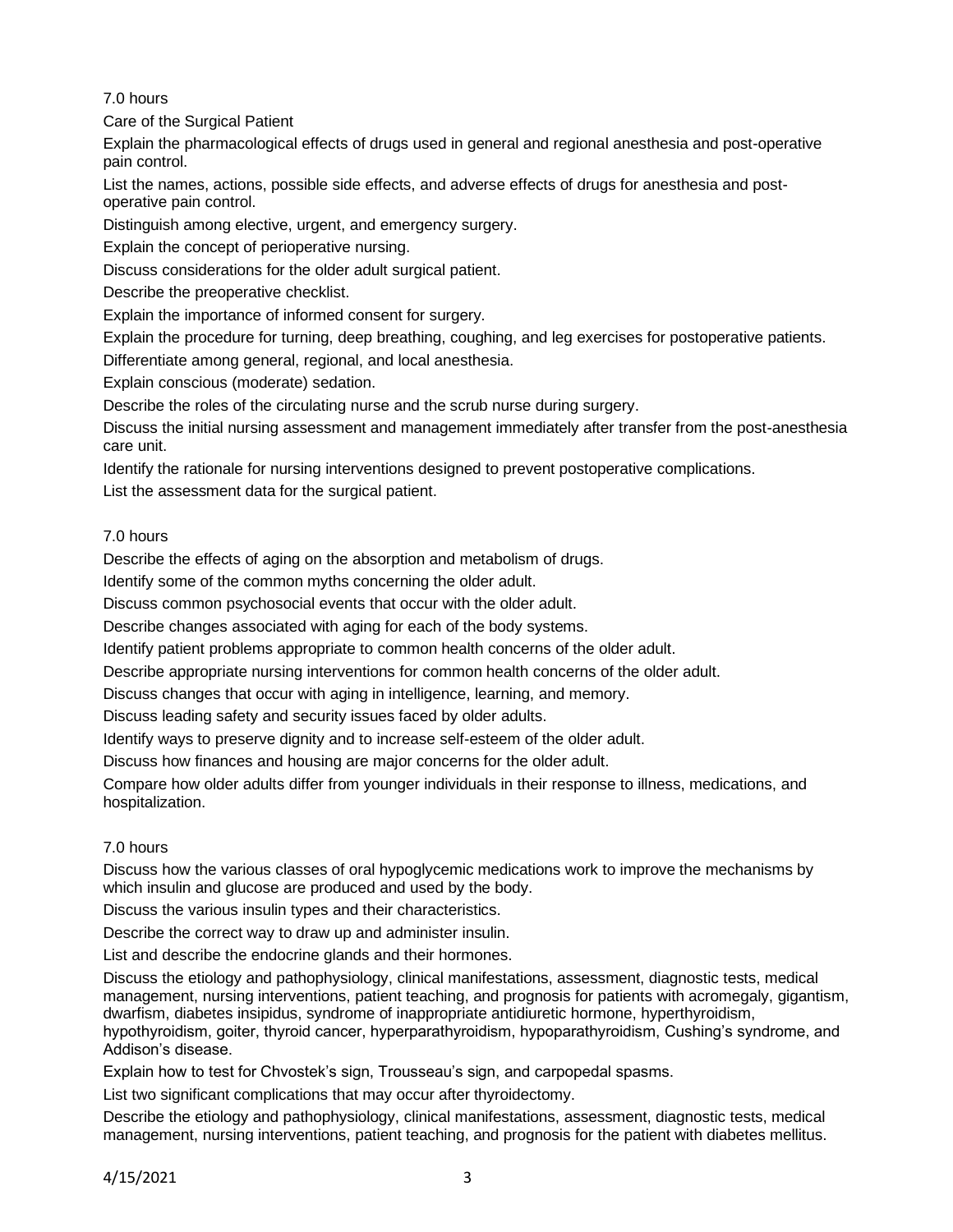Differentiate between the signs and symptoms of hyperglycemia and hypoglycemia.

Differentiate among the signs and symptoms of diabetic ketoacidosis, hyperglycemic hyperosmolar nonketotic coma, and hypoglycemic reaction.

Explain the roles of nutrition, exercise, and medication in the control of diabetes mellitus.

Discuss the acute and long-term complications of diabetes mellitus.

#### 7.0 hours

Describe the major categories of chemotherapeutic agents.

Discuss six general guidelines for pain control in the patient with advanced cancer.

Discuss development, prevention, and detection of cancer.

List seven risk factors for cancer.

List seven warning signs of cancer.

Describe the pathophysiologic features of cancer, including the characteristics of malignant cells.

Describe the process of metastasis.

Define the systems of tumor classification: grading and staging.

List common diagnostic tests used to identify cancer.

Explain why biopsy is essential in confirming a diagnosis of cancer.

Describe nursing interventions for the individual undergoing surgery, radiation therapy, chemotherapy, bone marrow transplantation, or peripheral stem cell transplantation.

#### 7.0 hours

Explain the role of loss in the grief reaction.

Describe the stages of dying.

Explain the concepts of euthanasia, do not resuscitate (DNR) orders, and organ donations.

Discuss nursing interventions for the dying patient.

List nursing interventions that may facilitate grieving in special circumstances (perinatal, pediatric, older adult, and suicide).

Identify the unique physical signs and symptoms of the patient who is near death.

Describe nursing responsibilities in care of the body after death.

Identify needs and discuss support for the grieving family.

Discuss support for the nurse who is experiencing grief after the loss of a patient.

Differentiate between palliative care and curative care.

Discuss four criteria for admission to hospice care.

Name the members of the interdisciplinary team, and explain their roles.

Discuss the role of hospice in families' bereavement period.

Discuss two ethical issues in hospice care.

### 7.0 hours

List the names, actions, possible side effects, and adverse effects of antihistamines, leukotriene inhibitors, and decongestant drugs.

List the names, actions, possible side effects, and adverse effects of beta adrenergic agonists and anticholinergic antagonists for asthma and COPD.

Explain what to teach patients for correct use of drugs delivered by aerosol inhalers and dry powder inhalers.

Explain how asthma controller (preventive) drugs are different from asthma reliever (rescue) drugs.

List the names, actions, possible side effects, and adverse effects of mucolytic and antitussive drugs.

List the ways in which oxygen and carbon dioxide are transported in the blood.

Identify signs and symptoms that indicate a patient is experiencing hypoxia.

Differentiate among wheezes, crackles, and pleural friction rub.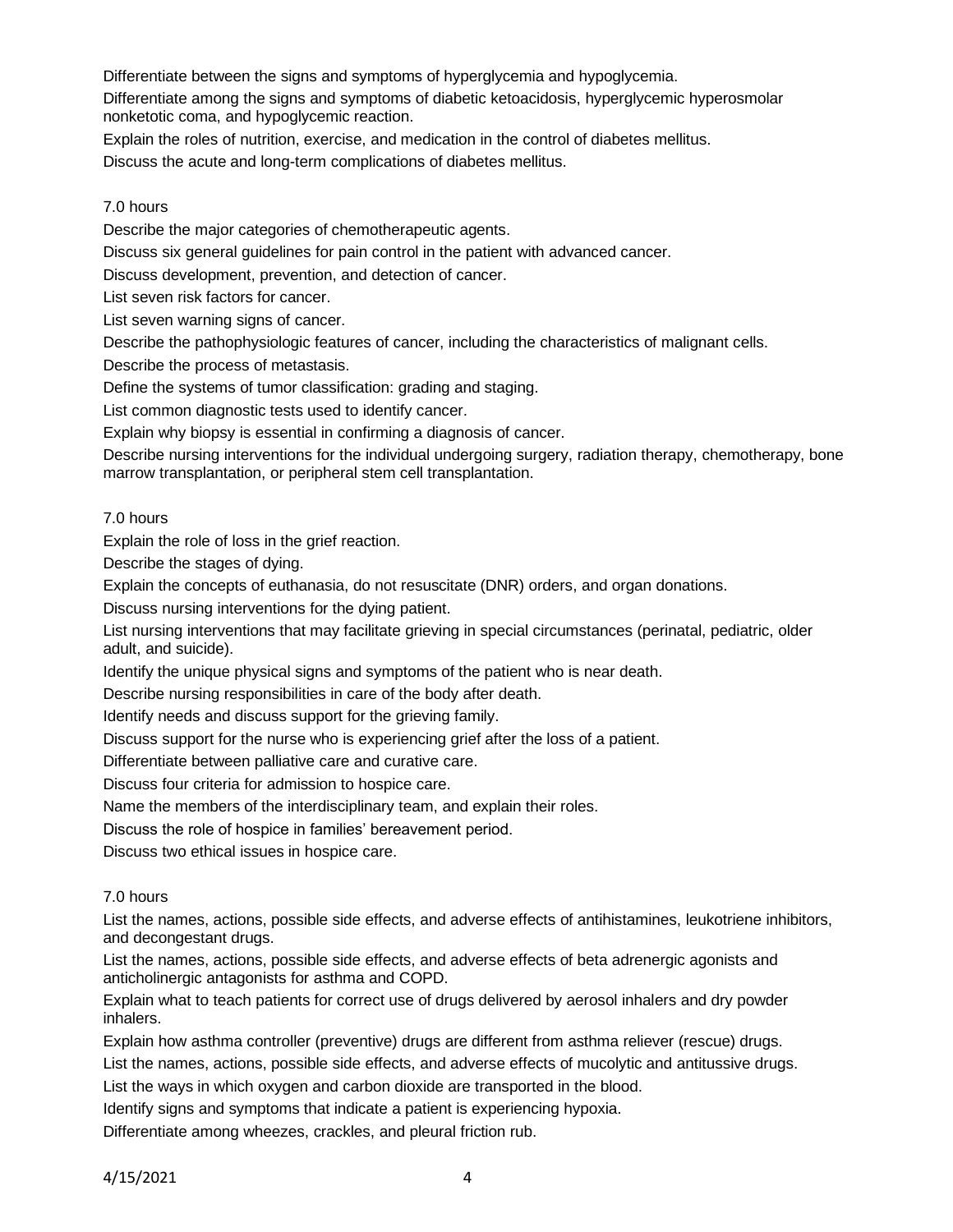Discuss the etiology and pathophysiology, clinical manifestations, assessment, diagnostic tests, medical management, nursing interventions, and prognosis of the patient with disorders of the upper airway and lower airway.

Discuss nursing interventions for the patient with a laryngectomy.

Differentiate between tuberculosis infection and tuberculosis disease.

List nursing assessments and interventions pertaining to the care of the patient with closed-chest drainage.

Compare and contrast the etiology and pathophysiology, clinical manifestations, assessment, diagnostic tests, medical management, nursing interventions, and prognosis for the patient with chronic obstructive pulmonary disease, including emphysema, chronic bronchitis, asthma, and bronchiectasis.

#### 7.0 hours

List the names, pharmacological actions, possible side effects, and adverse effects of drugs for high blood cholesterol and drugs for high blood pressure, angina, heart failure and dysrhythmias.

List diagnostic tests used to evaluate cardiovascular function.

Verbalize multiple pulse sites and the method for taking pulses using a stethoscope or doppler.

For coronary artery disease, compare nonmodifiable risk factors with factors that are modifiable in lifestyle and health management.

Compare the etiology and pathophysiology, clinical manifestations, assessment, diagnostic tests, medical management, nursing interventions, and prognosis for patients with angina pectoris, myocardial infarction, heart failure, pulmonary edema, with rheumatic heart disease, pericarditis, endocarditis and hypertension.

Discuss the purposes of cardiac rehabilitation.

Discuss the indications and contraindications for cardiac transplant.

Compare and contrast signs and symptoms and discuss nursing interventions associated with arterial and venous disorders.

Compare essential (primary) hypertension, secondary hypertension, and malignant hypertension.

#### 2 hours – Midterm Exam

## 7.0 hours

Cardiovascular & Peripheral Vascular Disorders

List the names, pharmacological actions, possible side effects, and adverse effects of drugs for high blood cholesterol and drugs for high blood pressure, angina, heart failure and dysrhythmias.

List diagnostic tests used to evaluate cardiovascular function.

For coronary artery disease, compare nonmodifiable risk factors with factors that are modifiable in lifestyle and health management.

Compare the etiology and pathophysiology, clinical manifestations, assessment, diagnostic tests, medical management, nursing interventions, and prognosis for patients with angina pectoris, myocardial infarction, heart failure, pulmonary edema, with rheumatic heart disease, pericarditis, endocarditis and hypertension. Discuss the purposes of cardiac rehabilitation.

Discuss the indications and contraindications for cardiac transplant.

Compare and contrast signs and symptoms and discuss nursing interventions associated with arterial and venous disorders.

Compare essential (primary) hypertension, secondary hypertension, and malignant hypertension.

### 7.0 hours

List the names, pharmacological actions, possible side effects, and adverse effects of opioids, NSAIDs, steroids, anti-parkinsonian drugs and drugs to treat osteoporosis.

Describe the location of major bones and muscles of the body.

List diagnostic examinations for musculoskeletal function.

Compare medical and nursing care for patients suffering from gouty arthritis, rheumatoid arthritis, and osteoarthritis.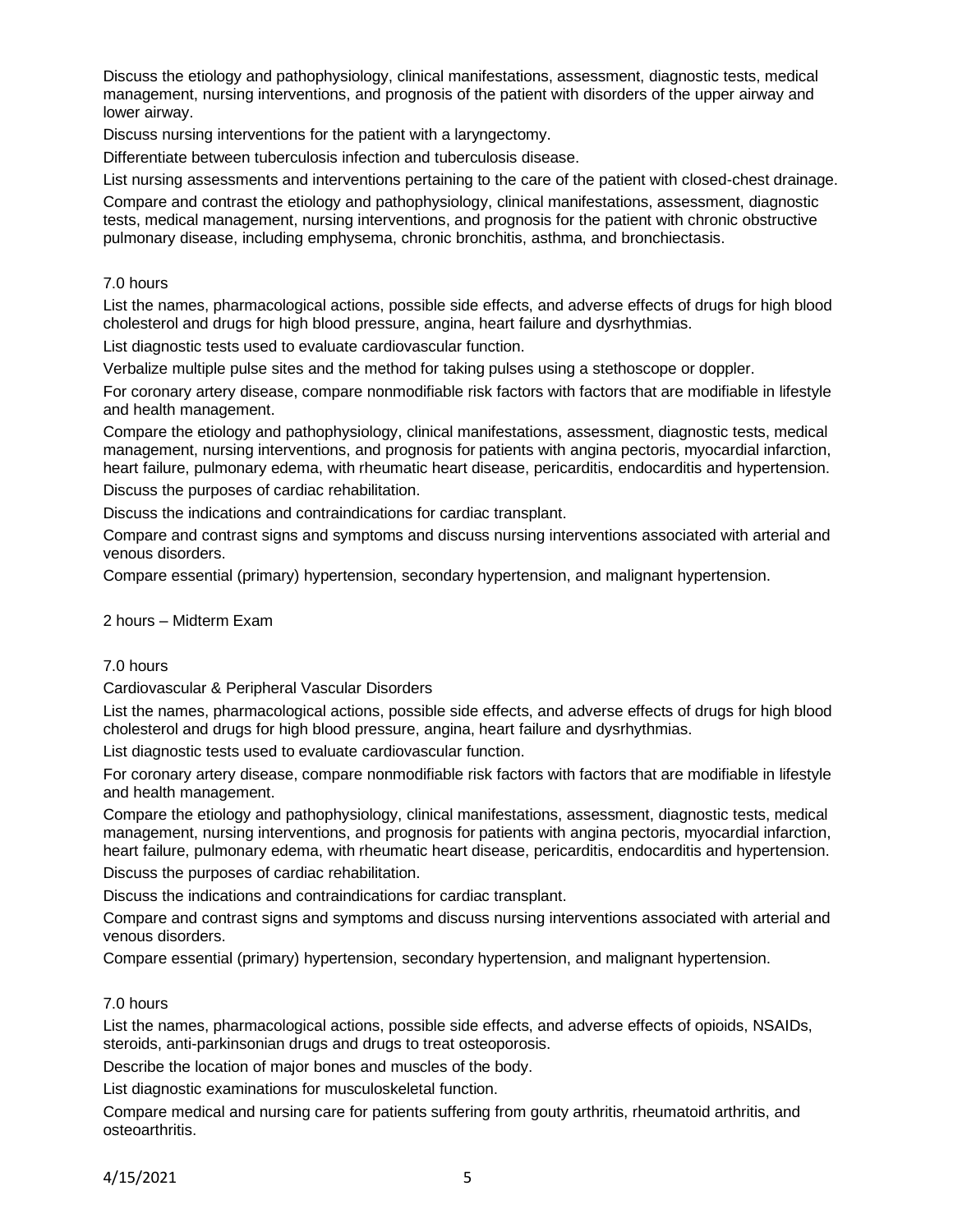List at least four healthy lifestyle measures people can practice to reduce the risk of developing osteoporosis.

Describe the medical and nursing care for the patient undergoing a total hip or knee replacement.

Discuss nursing interventions for a patient with a fractured hip after open reduction with internal fixation and hip prosthesis

Discuss the physiology of fracture healing (hematoma, granulation tissue, and callus formation).

Describe the signs and symptoms of compartment syndrome.

List nursing interventions for a fat embolism.

List at least two types of skin and skeletal traction.

Compare methods for assessing circulation, nerve damage, and infection in a patient who has a traumatic insult to the musculoskeletal system.

Define lordosis, scoliosis, and kyphosis.

## 7.0 hours

List the names, actions, possible side effects, and adverse effects of antiemetics, promotility drugs, antacids, histamine H2 receptor blockers, proton pump inhibitors, cytoprotective drugs, laxatives and antidiarrheals.

Discuss the function of each digestive and accessory organ.

Discuss the laboratory and diagnostic examinations associated with the gastrointestinal system.

Identify nursing interventions associated with disorders of the gastrointestinal tract.

Explain the etiology and pathophysiology, clinical manifestations, assessments, diagnostic tests, medicalsurgical management, and nursing interventions for the patient with disorders of the mouth, esophagus, stomach, and intestines.

Identify nursing interventions for preoperative and postoperative care of the patient who requires gastric surgery.

Compare and contrast the inflammatory bowel diseases of ulcerative colitis and Crohn's disease.

Discuss the etiology and pathophysiology, clinical manifestations, assessment, diagnostic tests, medical management, and nursing interventions for the patient with acute abdominal inflammations (appendicitis, diverticulitis, and peritonitis), for the patient with hernias, and for the patient with colorectal cancer.

Explain the causes, medical management, and nursing interventions for the patient with fecal incontinence.

# 7.0 hours

Explain what types of drug are used topically to manage eye and ear problems.

Describe the proper technique to administer eye drops and eye ointments.

Describe the proper technique to administer drugs to the ear.

List the names, actions, possible side effects, and adverse effects of drugs for glaucoma.

Discuss the viral, bacterial, fungal, and inflammatory disorders, parasitic disorders and tumors of the skin.

Discuss the stages of burn care with appropriate nursing interventions.

Differentiate between abnormal and normal physical assessments of the visual and auditory systems.

Describe two age-related changes and assessment findings in the visual and auditory systems.

Discuss the refractory errors of astigmatism, strabismus, myopia, and hyperopia, including etiology, pathophysiology, clinical manifestations, assessment, diagnostic tests, medical management, nursing interventions, and patient teaching.

# 7.0 hours

Compare and contrast the nature of cataracts, diabetic retinopathy, macular degeneration, retinal detachment, and glaucoma, including the etiology, pathophysiology, clinical manifestations, assessment, diagnostic tests, medical management, nursing interventions, patient teaching, and prognoses. Discuss corneal injuries, including etiology, pathophysiology, clinical manifestations, assessment, diagnostic tests, medical management, nursing interventions, patient teaching, and prognoses.

Describe the appropriate care of the hearing aid.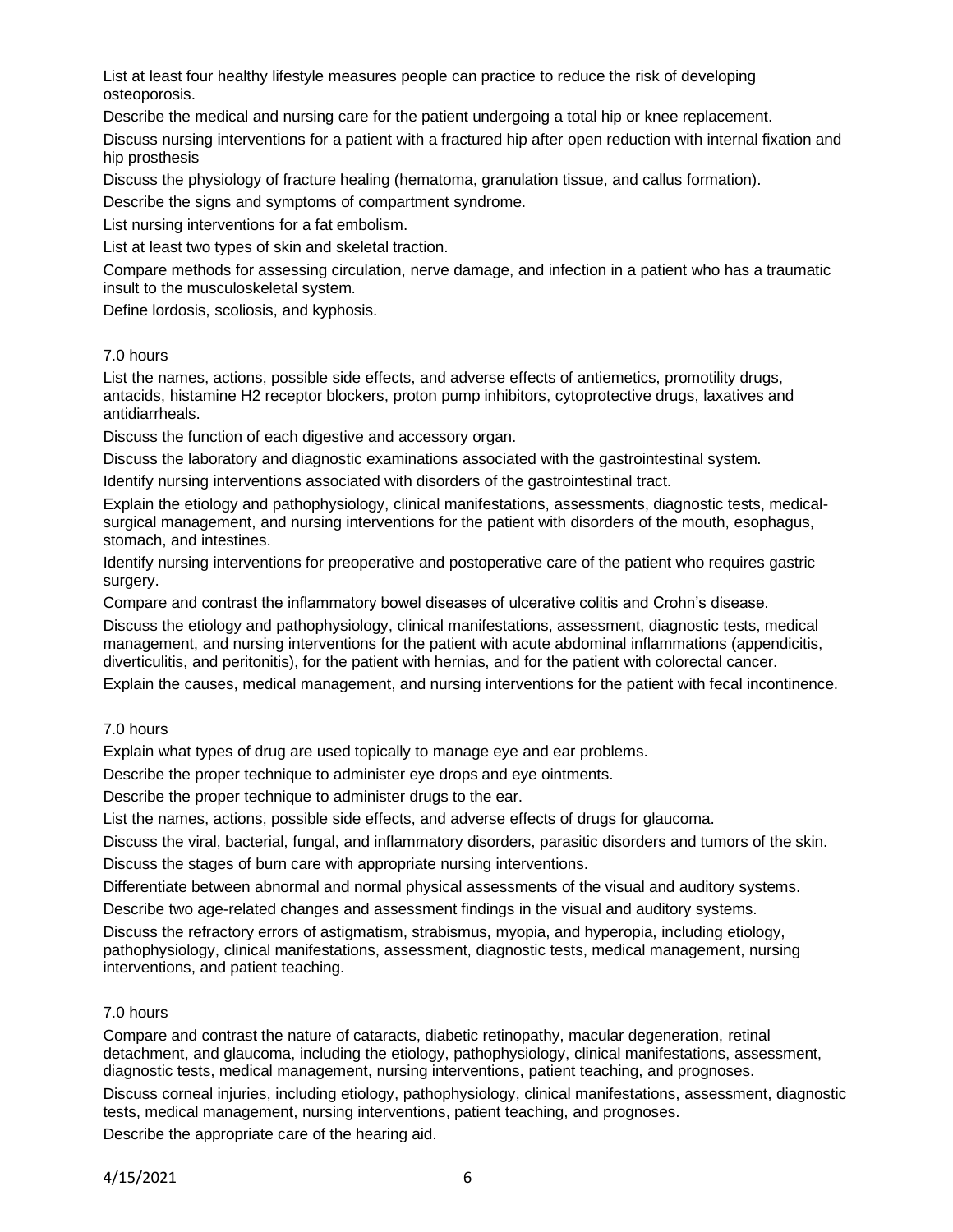List tips for communicating with people with visual and hearing impairments.

Describe the various surgeries of the ear, including the nursing interventions, patient teaching, and prognoses.

## 7.0 hours

List the names, actions, possible side effects, adverse effects of diuretic drugs.

List the names, actions, possible side effects, and adverse effects of drugs to treat benign prostatic hyperplasia and overactive bladder.

Identify the effects of aging on urinary system function.

Incorporate pharmacotherapeutic and nutritional considerations into the nursing care plan of the patient with a urinary disorder.

Prioritize the special needs of the patient with urinary dysfunction.

Describe the alterations in kidney function associated with disorders of the urinary tract.

Address patient concerns in teaching about altered sexuality secondary to urinary disorders and treatments

## 7.0 hours

Explain the anatomic location and functions of the cerebrum, the brainstem, the cerebellum, the spinal cord, the peripheral nerves, and cerebrospinal fluid.

Discuss the parts of the peripheral nervous system and how the system works with the central nervous system.

Differentiate between normal and common abnormal findings of a physical assessment of the nervous system.

Discuss the Glasgow Coma Scale.

List common laboratory and diagnostic examinations for evaluation of neurologic disorders.

List five signs and symptoms of increased intracranial pressure, why they occur, and nursing interventions that decrease intracranial pressure.

List four classifications of seizures, their characteristics, clinical signs, aura, and postictal period.

Discuss the etiology, pathophysiology, clinical manifestations of stroke and the assessment, diagnostic tests, medical management, nursing interventions, and prognosis for a stroke patient.

Differentiate between trigeminal neuralgia and Bell's palsy.

Discuss the etiology, pathophysiology, clinical manifestations, assessment, diagnostic tests, medical management, nursing interventions, and prognosis for GBS, meningitis, encephalitis, and AIDS.

Discuss the etiology, pathophysiology, clinical manifestations, assessment, diagnostic tests, medical management, nursing interventions, and prognosis for intracranial tumors, brain trauma, and spinal trauma.

# 7.0 hours

Describe how the liver affects absorption and metabolism of drugs.

List the names, pharmacological actions, possible side effects, and adverse effects of drugs used for patients with liver, gall bladder and pancreatic diseases.

Discuss the diagnostic examinations of patients with disorders of the gallbladder, liver, biliary tract, and exocrine pancreas.

Explain the etiology, pathophysiology, clinical manifestations, assessment, diagnostic tests, medical management, and nursing interventions for the patient with cirrhosis of the liver, carcinoma of the liver, hepatitis, liver abscesses, cholecystitis, cholelithiasis, pancreatitis, and cancer of the pancreas.

Define jaundice and describe signs and symptoms that may occur with jaundice.

State the types of viral hepatitis, including their modes of transmission.

Discuss the indicators for liver transplantation and the immunosuppressant drugs to reduce rejection. Discuss the two methods of surgical treatment for cholecystitis and cholelithiasis.

3 hours – Final Exam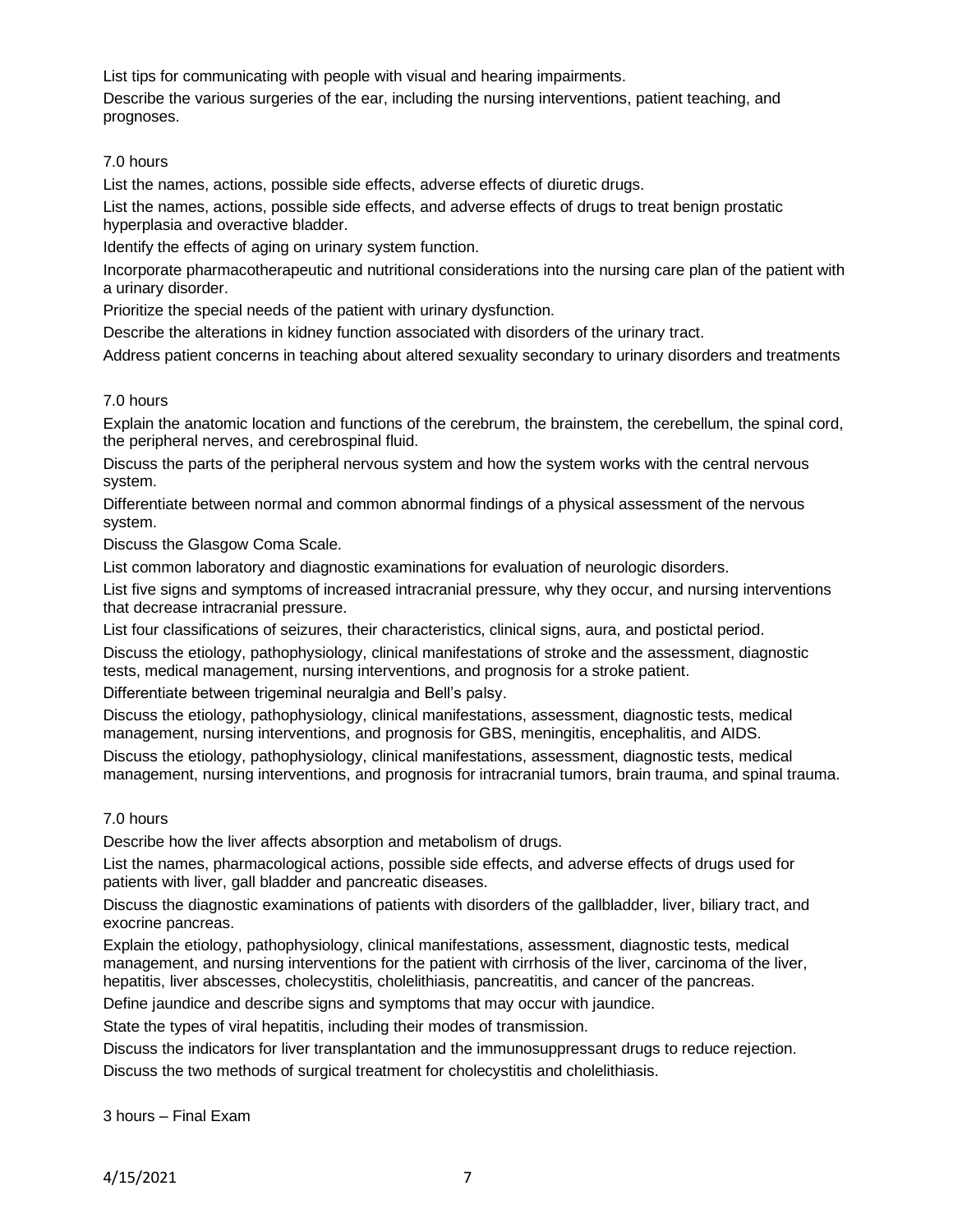LAB CONTENT:

Nursing skills lab and Clinical practice

### 21.6 Hours

Prepare a patient for surgery.

Complete pre-operative teaching and pre-op checklist,

Provide postoperative to patient returning from surgery to the medical-surgical unit

Skills practice of previously learned skills from AH71. The student is able to accurately perform and document the following:

Head to toe assessment

Medication administration

Non-parental medications

Parenteral medications

Insulin & heparin administration

Via gastric or NG tube

Isolation / PPE

Sterile gloving / sterile fields

IV assessment, calculating flow rates, & discontinuing an IV

Urinary catheterization

Enema administration

Ostomy care

NG tube insertion

Small bore feeding tube insertion and removal

Tube feedings: bolus, intermittent and continuous

Gastroccult and hemoccult testing

Wound care

### 21.6 Hours

Wound Care Practice

Demonstrates opening a sterile pack and maintaining a sterile field.

Correctly dons sterile gloves.

Demonstrates application of a dry sterile dressing, and a wet to dry dressing.

Demonstrates correct technique for irrigating a wound.

Demonstrates accurately emptying a Jackson-Pratt, hemovac, and a T-tube drainage bag.

Demonstrates suture and staple removal,

Hospital Orientation

Locates all items on the scavenger hunt on the nursing unit.

Able to identify PPE items needed and can locate the items for standard precautions, droplet precautions, & neutropenic precautions.

Able to login and navigate on the electronic health record. (EHR).

Obtain change of shift report and provide nursing care for 1-2 patients including shift assessment, head to toe assessment, vital signs and care given and perform related documentation on the EHR. Give primary nurse end of shift report

Maintain a nurse-client relationship utilizing therapeutic communication techniques. Maintain cultural sensitivity. Instructor will observe interactions or interview clients to assess effectiveness.

Look up all medications, noting SDR, drug classification, actions, side effects on student worksheet.

Administer and document oral medications, insulin and heparin administration with instructor.

Provide patient education on diabetes and diabetic medications and document on EHR. Monitor and document condition of IV site.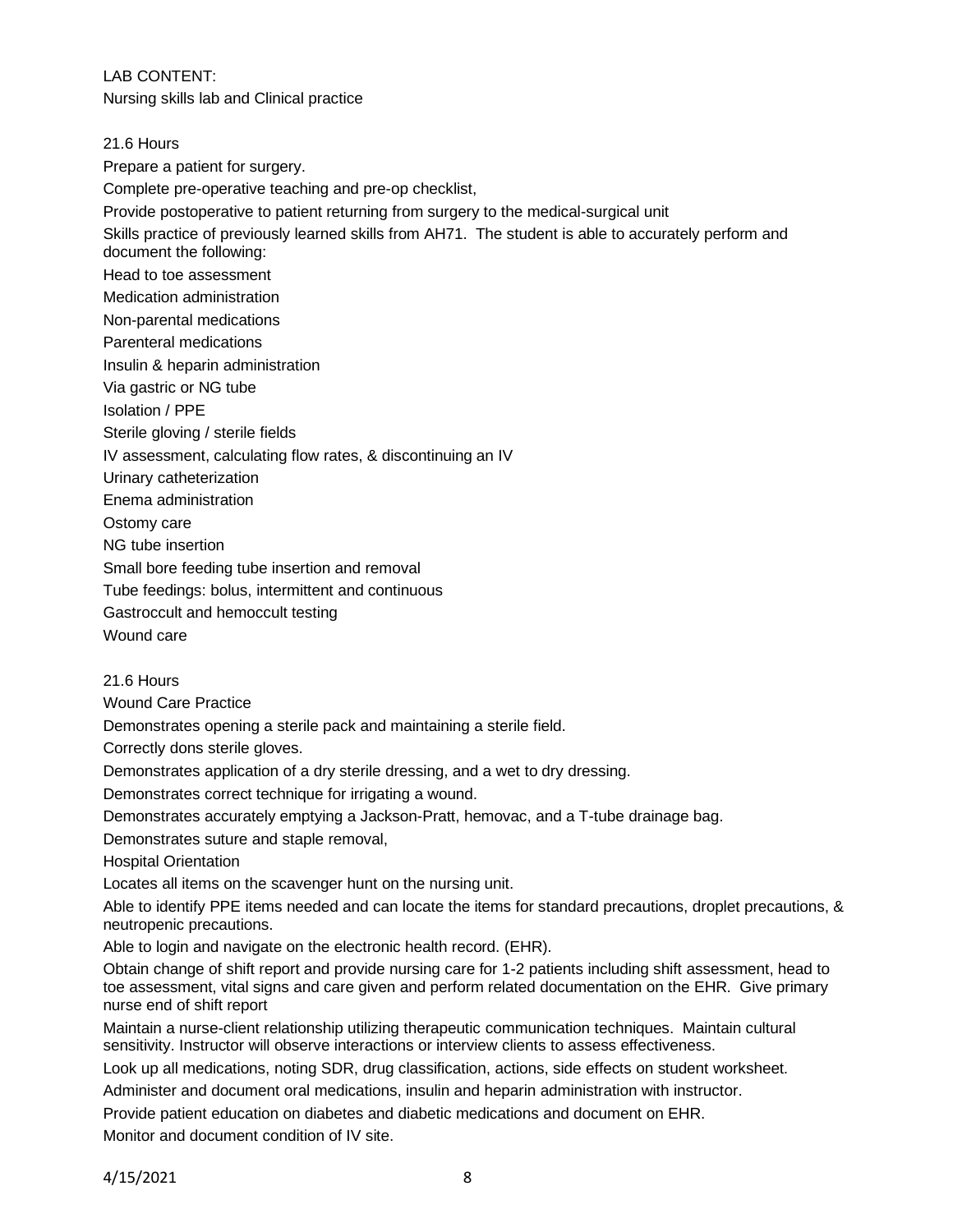Monitor and patient's fluid balance via intake & output and weight and document on EHR.

Provide patient education regarding medication and discharge needs and document on EHR.

Insert urinary catheter using aseptic technique and document on EHR.

Provide nursing care including perineal care to a patient with an indwelling urinary catheter and document on EHR.

Measure and document on EHR a post-void residual (PVR) with catheterization or a bladder scan.

Irrigate an indwelling urinary catheter and document on the EHR.

Remove an indwelling catheter and document on the EHR.

Provide nursing care and documentation on the EHR for a patient with an ostomy.

Measure, insert and check placement of a nasogastric tube and document on the EHR.

Prepare a patient for surgery including completing pre-operative checklist and pre-op patient education.

Provide post-operative assessment, nursing care and document on EHR.

Complete a pain assessment and provide comfort measures including medications to relieve pain and document on EHR.

## 21.6 Hours

Demonstrate teaching the correct technique for the use of mobility aids such as walkers, crutches, cane, and gait belt.

Demonstrates correct use and documentation of soft restraints, bed alarms and other measures to decrease patient falls.

Demonstrates how to set up medications for an elderly patient with memory deficits using a weekly pill box. Obtain change of shift report and provide nursing care for 1-2 patients including shift assessment, head to toe assessment, vital signs and care given and perform related documentation on the EHR. Give primary nurse end of shift report

Maintain a nurse-client relationship utilizing therapeutic communication techniques. Maintain cultural sensitivity. Instructor will observe interactions or interview clients to assess effectiveness.

Look up all medications, noting SDR, drug classification, actions, side effects on student worksheet.

Administer and document oral medications, insulin and heparin administration with instructor.

Provide patient education on diabetes and diabetic medications and document on EHR.

Monitor and document condition of IV site.

Monitor and patient's fluid balance via intake & output and weight and document on EHR.

Provide patient education regarding medication and discharge needs and document on EHR.

Insert urinary catheter using aseptic technique and document on EHR.

Provide nursing care including perineal care to a patient with an indwelling urinary catheter and document on EHR.

Measure and document on EHR a post-void residual (PVR) with catheterization or a bladder scan.

Irrigate an indwelling urinary catheter and document on the EHR.

Remove an indwelling catheter and document on the EHR.

Provide nursing care and documentation on the EHR for a patient with an ostomy.

Measure, insert and check placement of a nasogastric tube and document on the EHR.

Prepare a patient for surgery including completing pre-operative checklist and pre-op patient education. Provide post-operative assessment, nursing care and document on EHR.

Complete a pain assessment and provide comfort measures including medications to relieve pain and document on EHR.

Provide empathetic care to an elderly patient. Instructor to observe interactions or interview client and/or family to assess.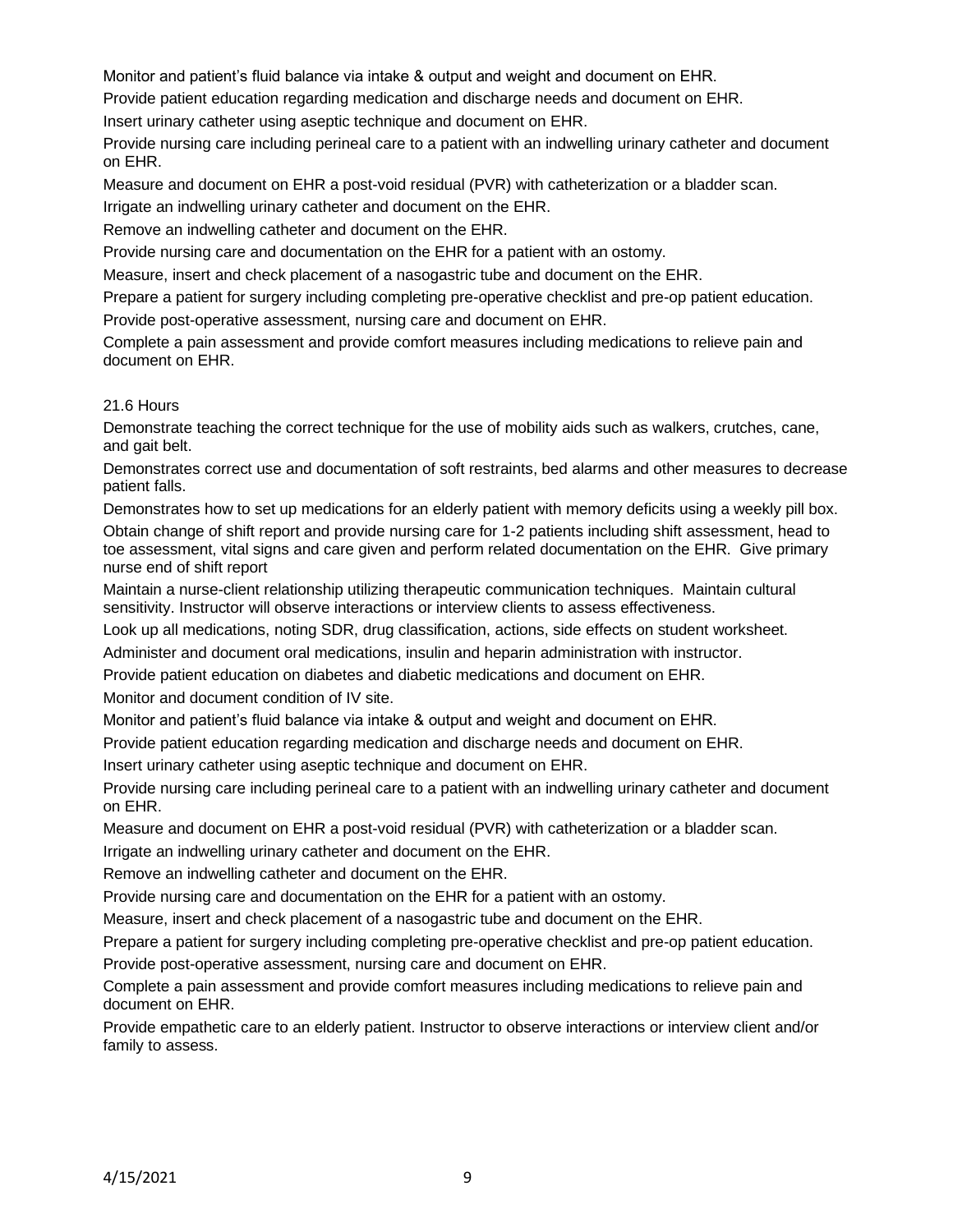Demonstrates ability to correctly draw up multiple types of insulin, inject and document insulin administration.

Administer oral hypoglycemics with accuracy.

Identify the signs & symptoms of hypo and hyperglycemia and the treatment for each.

Obtain change of shift report and provide nursing care for 1-2 patients including shift assessment, head to toe assessment, vital signs and care given and perform related documentation on the EHR. Give primary nurse end of shift report

Maintain a nurse-client relationship utilizing therapeutic communication techniques. Maintain cultural sensitivity.

Look up all medications, noting SDR, drug classification, actions, side effects on student worksheet.

Administer and document oral medications, insulin and heparin administration with instructor.

Provide patient education on diabetes and diabetic medications and document on EHR.

Monitor and document condition of IV site.

Monitor and patient's fluid balance via intake & output and weight and document on EHR.

Provide patient education regarding medication and discharge needs and document on EHR.

Insert urinary catheter using aseptic technique and document on EHR.

Provide nursing care including perineal care to a patient with an indwelling urinary catheter and document on EHR.

Measure and document on EHR a post-void residual (PVR) with catheterization or a bladder scan.

Irrigate an indwelling urinary catheter and document on the EHR.

Remove an indwelling catheter and document on the EHR.

Provide nursing care and documentation on the EHR for a patient with an ostomy.

Measure, insert and check placement of a nasogastric tube and document on the EHR.

Prepare a patient for surgery including completing pre-operative checklist and pre-op patient education.

Provide post-operative assessment, nursing care and document on EHR.

Complete a pain assessment and provide comfort measures including medications to relieve pain and document on EHR.

Provide empathetic care to an elderly patient. Instructor to observe interractions or interview client and/or family to assess.

### 21.6 Hours

Role play interactions with a patient or a family member who is dealing with cancer.

Demonstrate proficiency with taking a manual blood pressure.

Demonstrate proficiency with drawing up an injection from a vial, an ampule, selecting an appropriate site and administering an IM injection.

Obtain change of shift report and provide nursing care for 1-2 patients including shift assessment, head to toe assessment, vital signs and care given. Give primary nurse end of shift report

Maintain a nurse-client relationship utilizing therapeutic communication techniques. Maintain cultural sensitivity.

Look up all medications, noting SDR, drug classification, actions, side effects on student worksheet. Administer and document oral medications, insulin and heparin administration with instructor.

Provide patient education on diabetes and diabetic medications and document on EHR.

Monitor and document condition of IV site.

Monitor and patient's fluid balance via intake & output and weight and document on EHR.

Provide patient education regarding medication and discharge needs and document on EHR.

Insert urinary catheter using aseptic technique and document on EHR.

Provide nursing care including perineal care to a patient with an indwelling urinary catheter and document on EHR.

Measure and document on EHR a post-void residual (PVR) with catheterization or a bladder scan.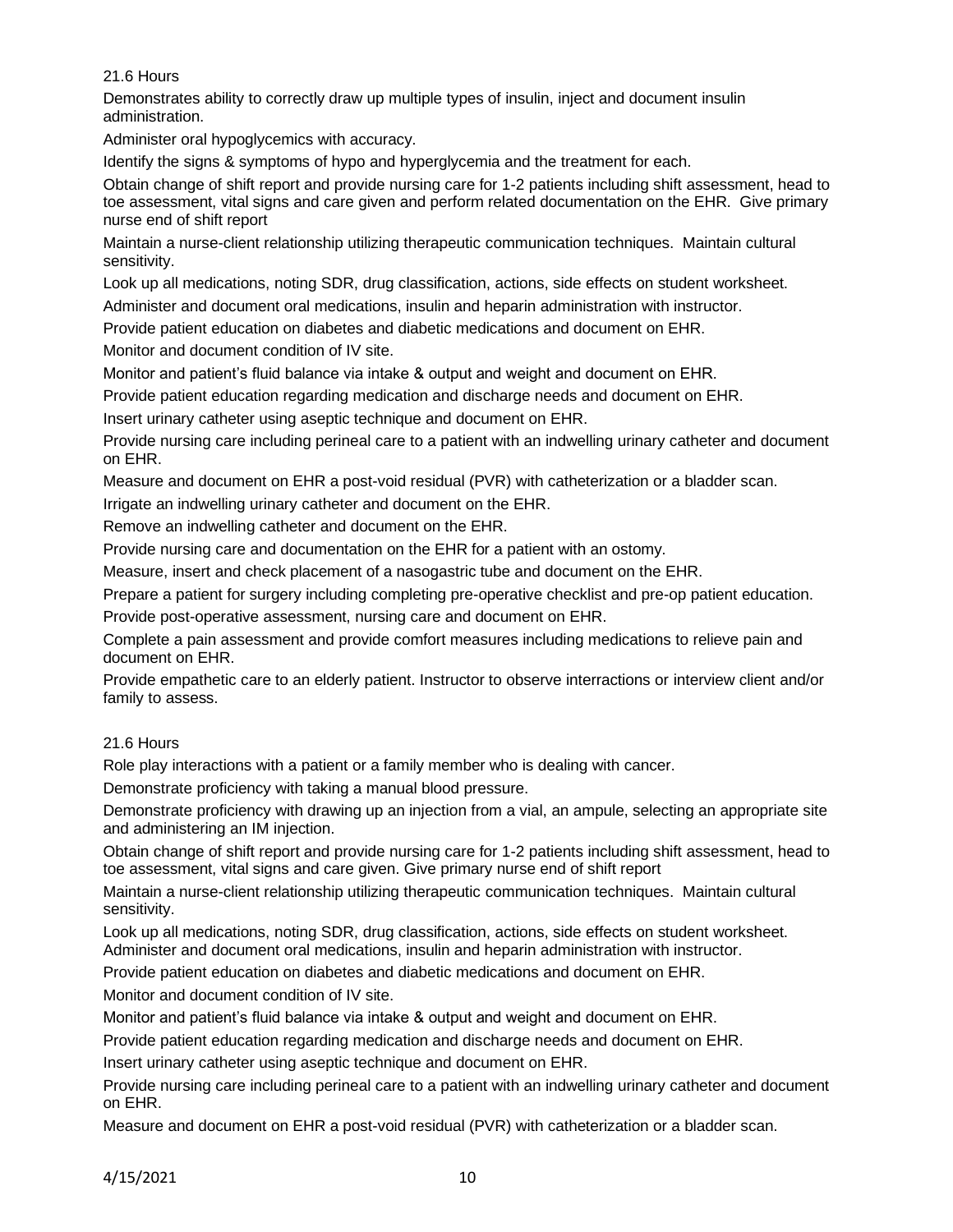Irrigate an indwelling urinary catheter and document on the EHR.

Remove an indwelling catheter and document on the EHR.

Provide nursing care and documentation on the EHR for a patient with an ostomy.

Measure, insert and check placement of a nasogastric tube and document on the EHR.

Prepare a patient for surgery including completing pre-operative checklist and pre-op patient education.

Provide post-operative assessment, nursing care and document on EHR.

Complete a pain assessment and provide comfort measures including medications to relieve pain and document on EHR.

Provide empathetic care to an elderly patient or a cancer patient. Instructor to observe interractions or interview client and/or family to assess.

## 21.6 Hours

Demonstrate post-mortem care.

Discuss the grieving family and the grieving nurse.

Verbalize signs of impending death.

Obtain change of shift report and provide nursing care for 1-2 patients including shift assessment, head to toe assessment, vital signs and care given. Give primary nurse end of shift report

Maintain a nurse-client relationship utilizing therapeutic communication techniques. Maintain cultural sensitivity.

Look up all medications, noting SDR, drug classification, actions, side effects on student worksheet. Administer and document oral medications, insulin and heparin administration with instructor.

Provide patient education on diabetes and diabetic medications and document on EHR.

Monitor and document condition of IV site.

Monitor and patient's fluid balance via intake & output and weight and document on EHR.

Provide patient education regarding medication and discharge needs and document on EHR.

Insert urinary catheter using aseptic technique and document on EHR.

Provide nursing care including perineal care to a patient with an indwelling urinary catheter and document on EHR.

Measure and document on EHR a post-void residual (PVR) with catheterization or a bladder scan.

Irrigate an indwelling urinary catheter and document on the EHR.

Remove an indwelling catheter and document on the EHR.

Provide nursing care and documentation on the EHR for a patient with an ostomy.

Measure, insert and check placement of a nasogastric tube and document on the EHR.

Prepare a patient for surgery including completing pre-operative checklist and pre-op patient education.

Provide post-operative assessment, nursing care and document on EHR.

Complete a pain assessment and provide comfort measures including medications to relieve pain and document on EHR.

Provide empathetic care to an elderly patient or a cancer patient. Instructor to observe interactions or interview client and/or family to assess.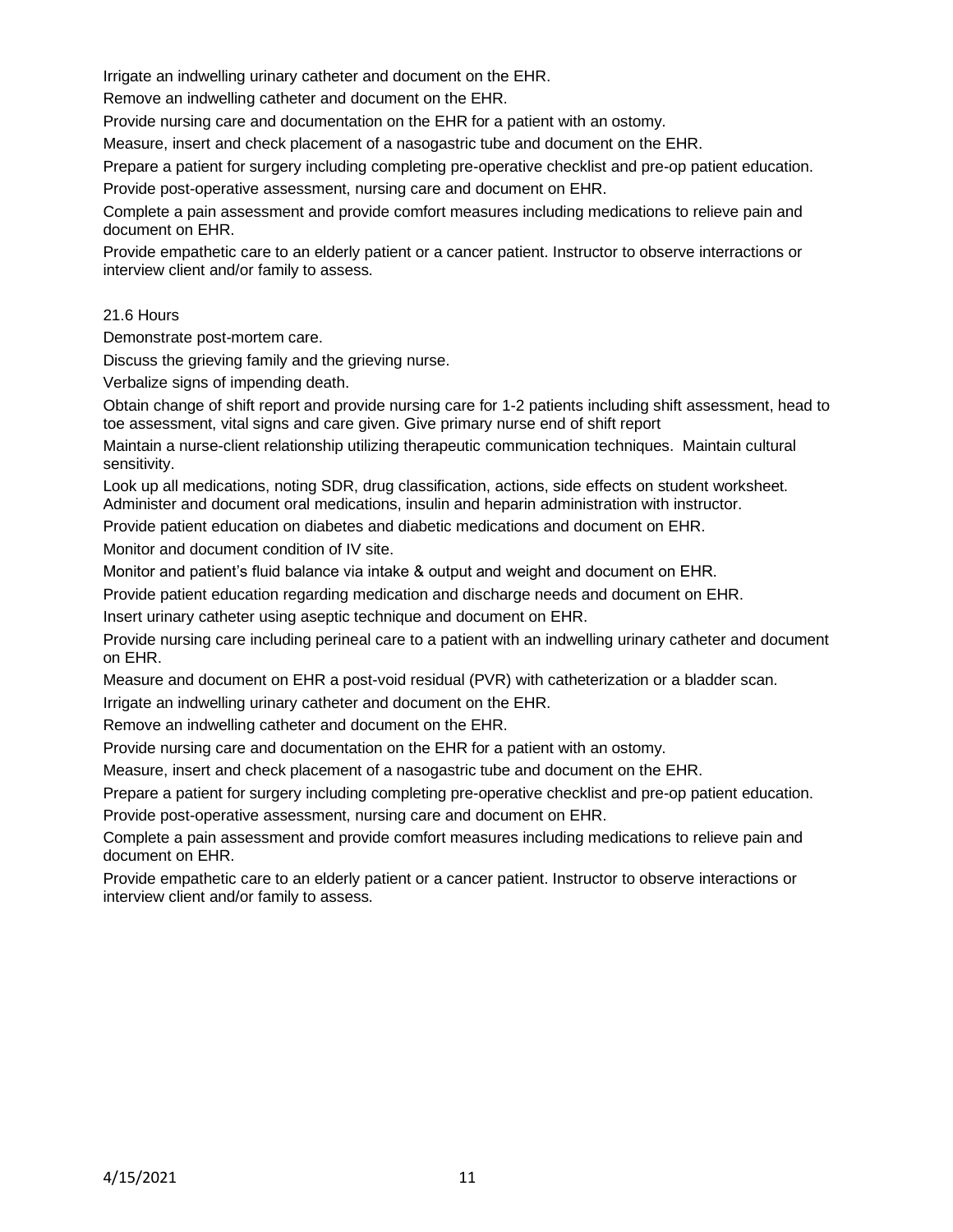Demonstrate correct technique for tracheostomy care and suctioning.

Demonstrate setting a variety of oxygen delivery systems in a patient room.

Identify correctly wheeze, rhonchi, crackles, friction rub.

Obtain change of shift report and provide nursing care for 1-2 patients including shift assessment, head to toe assessment, vital signs and care given. Give primary nurse end of shift report

Maintain a nurse-client relationship utilizing therapeutic communication techniques. Maintain cultural sensitivity.

Look up all medications, noting SDR, drug classification, actions, side effects on student worksheet. Administer and document oral medications, insulin and heparin administration with instructor.

Provide patient education on diabetes and diabetic medications and document on EHR.

Monitor and document condition of IV site.

Monitor and patient's fluid balance via intake & output and weight and document on EHR.

Provide patient education regarding medication and discharge needs and document on EHR.

Insert urinary catheter using aseptic technique and document on EHR.

Provide nursing care including perineal care to a patient with an indwelling urinary catheter and document on EHR.

Measure and document on EHR a post-void residual (PVR) with catheterization or a bladder scan.

Irrigate an indwelling urinary catheter and document on the EHR.

Remove an indwelling catheter and document on the EHR.

Provide nursing care and documentation on the EHR for a patient with an ostomy.

Measure, insert and check placement of a nasogastric tube and document on the EHR.

Prepare a patient for surgery including completing pre-operative checklist and pre-op patient education.

Provide post-operative assessment, nursing care and document on EHR.

Complete a pain assessment and provide comfort measures including medications to relieve pain and document on EHR.

Provide empathetic care to an elderly patient or a cancer patient. Instructor to observe interactions or interview client and/or family to assess.

Provide care for a patient with a respiratory disorder.

### 21.6 Hours

Demonstrate proficiency taking apical, radial, pedal, femoral, and carotid pulse.

Demonstrate taking a pulse using a doppler.

Demonstrate accuracy when obtaining a Sa02 level and a manual blood pressure.

Obtain change of shift report and provide nursing care for 1-2 patients including shift assessment, head to toe assessment, vital signs and care given. Give primary nurse end of shift report

Maintain a nurse-client relationship utilizing therapeutic communication techniques. Maintain cultural sensitivity.

Look up all medications, noting SDR, drug classification, actions, side effects on student worksheet. Administer and document oral medications, insulin and heparin administration with instructor.

Provide patient education on diabetes and diabetic medications and document on EHR.

Monitor and document condition of IV site.

Monitor and patient's fluid balance via intake & output and weight and document on EHR.

Provide patient education regarding medication and discharge needs and document on EHR.

Insert urinary catheter using aseptic technique and document on EHR.

Provide nursing care including perineal care to a patient with an indwelling urinary catheter and document on EHR.

Measure and document on EHR a post-void residual (PVR) with catheterization or a bladder scan.

Irrigate an indwelling urinary catheter and document on the EHR.

Remove an indwelling catheter and document on the EHR.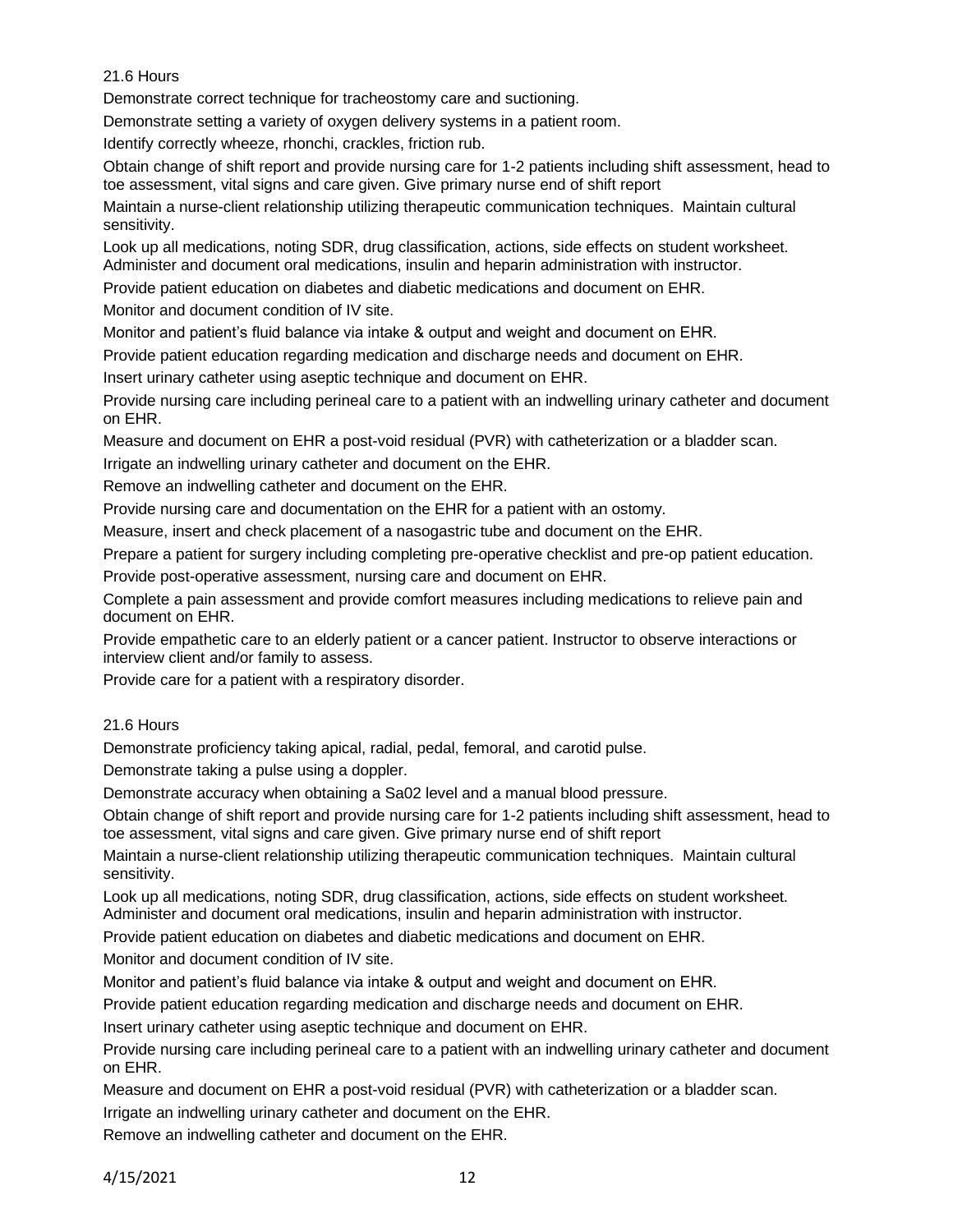Provide nursing care and documentation on the EHR for a patient with an ostomy.

Measure, insert and check placement of a nasogastric tube and document on the EHR.

Prepare a patient for surgery including completing pre-operative checklist and pre-op patient education. Provide post-operative assessment, nursing care and document on EHR.

Complete a pain assessment and provide comfort measures including medications to relieve pain and document on EHR.

Provide empathetic care to an elderly patient or a cancer patient. Instructor to observe interractions or interview client and/or family to assess.

Provide care for a patient with a respiratory or a cardiac disorder.

### 21.6 Hours

Demonstrate proficiency taking apical, radial, pedal, femoral, and carotid pulse.

Demonstrate taking a pulse using a doppler.

Demonstrate accuracy when obtaining a Sa02 level and a manual blood pressure.

Demonstrate correct technique for tracheostomy care and suctioning.

Obtain change of shift report and provide nursing care for 1-2 patients including shift assessment, head to toe assessment, vital signs and care given. Give primary nurse end of shift report

Maintain a nurse-client relationship utilizing therapeutic communication techniques. Maintain cultural sensitivity.

Look up all medications, noting SDR, drug classification, actions, side effects on student worksheet. Administer and document oral medications, insulin and heparin administration with instructor.

Provide patient education on diabetes and diabetic medications and document on EHR.

Monitor and document condition of IV site.

Monitor and patient's fluid balance via intake & output and weight and document on EHR.

Provide patient education regarding medication and discharge needs and document on EHR.

Insert urinary catheter using aseptic technique and document on EHR.

Provide nursing care including perineal care to a patient with an indwelling urinary catheter and document on EHR.

Measure and document on EHR a post-void residual (PVR) with catheterization or a bladder scan.

Irrigate an indwelling urinary catheter and document on the EHR.

Remove an indwelling catheter and document on the EHR.

Provide nursing care and documentation on the EHR for a patient with an ostomy.

Measure, insert and check placement of a nasogastric tube and document on the EHR.

Prepare a patient for surgery including completing pre-operative checklist and pre-op patient education.

Provide post-operative assessment, nursing care and document on EHR.

Complete a pain assessment and provide comfort measures including medications to relieve pain and document on EHR.

Provide empathetic care to an elderly patient or a cancer patient. Instructor to observe interactions or interview client and/or family to assess.

Provide care for a patient with a respiratory or a cardiac disorder.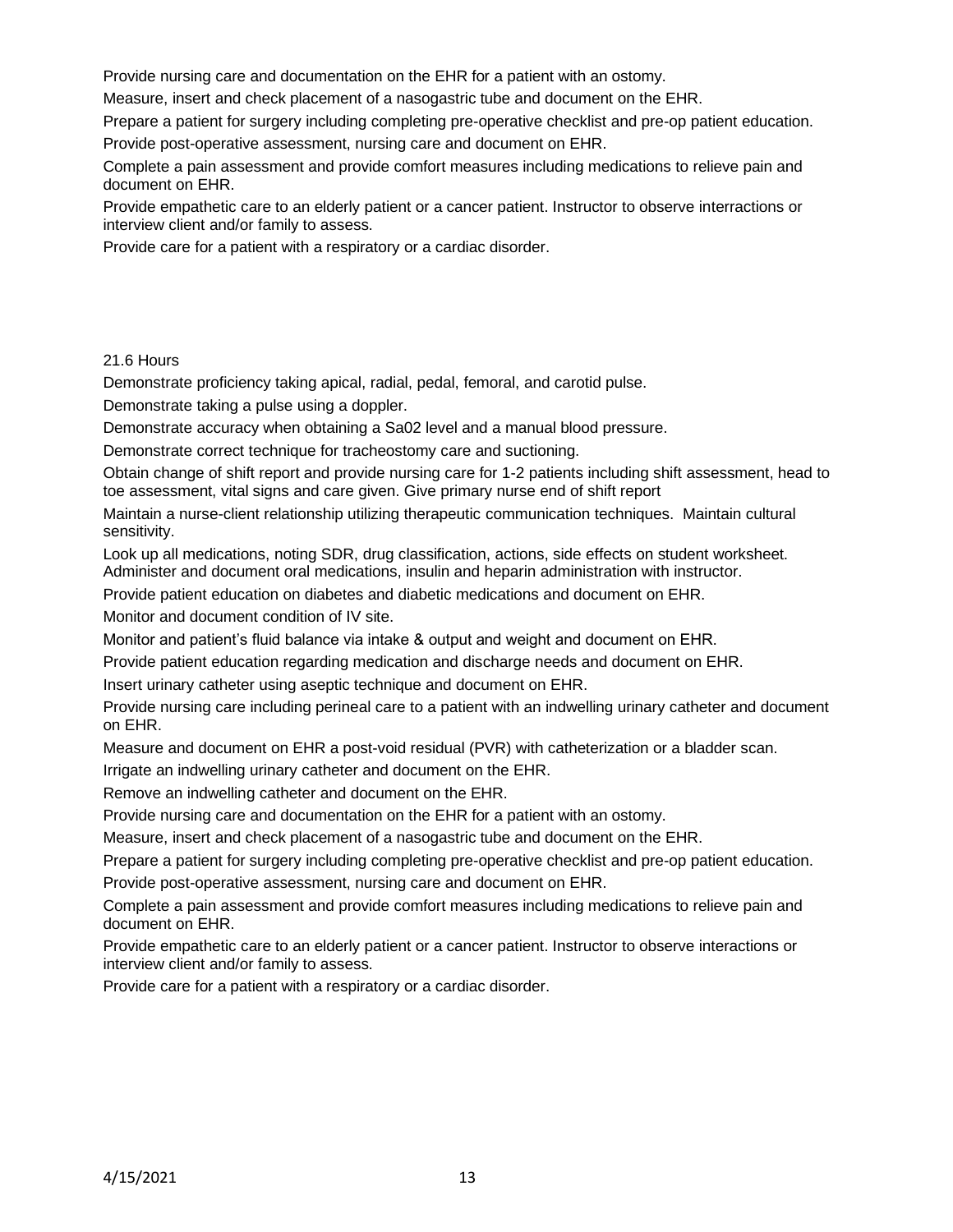Provides care of patient in traction including pin care.

Performs neurovascular checks on patients with limb disorders.

Correctly demonstrates use of a walker, crutches, cane, gait belt for ambulating patients.

Performs tracheostomy care and suctioning with aseptic technique.

Obtain change of shift report and provide nursing care for 1-2 patients including shift assessment, head to toe assessment, vital signs and care given. Give primary nurse end of shift report

Maintain a nurse-client relationship utilizing therapeutic communication techniques. Maintain cultural sensitivity.

Look up all medications, noting SDR, drug classification, actions, side effects on student worksheet. Administer and document oral medications, insulin and heparin administration with instructor.

Provide patient education on diabetes and diabetic medications and document on EHR.

Monitor and document condition of IV site.

Monitor and patient's fluid balance via intake & output and weight and document on EHR.

Provide patient education regarding medication and discharge needs and document on EHR.

Insert urinary catheter using aseptic technique and document on EHR.

Provide nursing care including perineal care to a patient with an indwelling urinary catheter and document on EHR.

Measure and document on EHR a post-void residual (PVR) with catheterization or a bladder scan.

Irrigate an indwelling urinary catheter and document on the EHR.

Remove an indwelling catheter and document on the EHR.

Provide nursing care and documentation on the EHR for a patient with an ostomy.

Measure, insert and check placement of a nasogastric tube and document on the EHR.

Prepare a patient for surgery including completing pre-operative checklist and pre-op patient education.

Provide post-operative assessment, nursing care and document on EHR.

Complete a pain assessment and provide comfort measures including medications to relieve pain and document on EHR.

Provide empathetic care to an elderly patient or a cancer patient. Instructor to observe interactions or interview client and/or family to assess.

Provide care for a patient with respiratory. cardiac disorder or musculoskeletal disorder.

# 21.6 Hours

Demonstrate proficiency in administering an enema.

Demonstrate proficiency with measuring and inserting a nasogastric tube and putting it to suction.

Demonstrate proficiency with insertion of a feeding tube.

Administer medications through a nasogastric or gastric tube.

Obtain change of shift report and provide nursing care for 1-2 patients including shift assessment, head to toe assessment, vital signs and care given. Give primary nurse end of shift report

Maintain a nurse-client relationship utilizing therapeutic communication techniques. Maintain cultural sensitivity.

Look up all medications, noting SDR, drug classification, actions, side effects on student worksheet. Administer and document oral medications, insulin and heparin administration with instructor.

Provide patient education on diabetes and diabetic medications and document on EHR.

Monitor and document condition of IV site.

Monitor and patient's fluid balance via intake & output and weight and document on EHR.

Provide patient education regarding medication and discharge needs and document on EHR.

Insert urinary catheter using aseptic technique and document on EHR.

Provide nursing care including perineal care to a patient with an indwelling urinary catheter and document on EHR.

Measure and document on EHR a post-void residual (PVR) with catheterization or a bladder scan.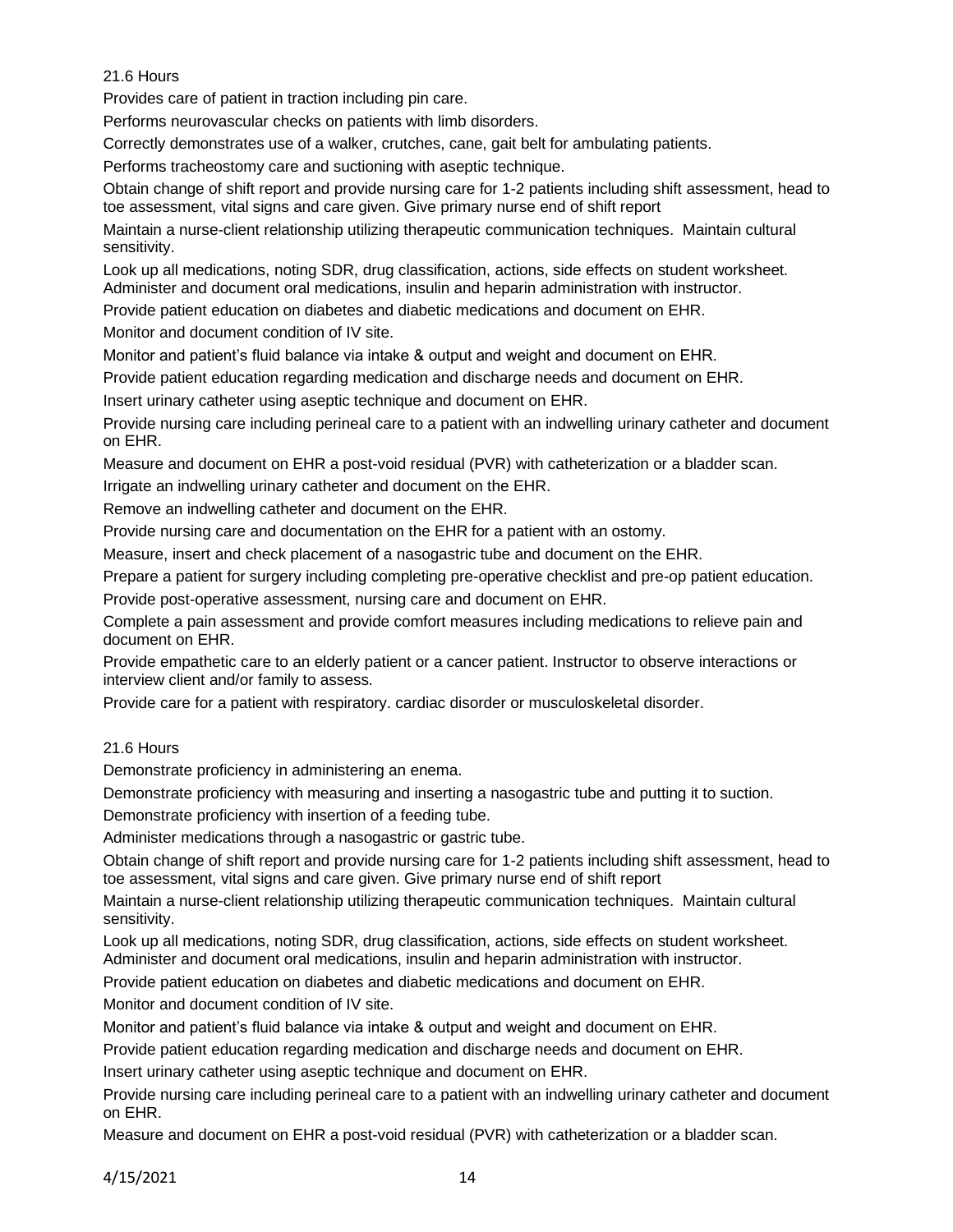Irrigate an indwelling urinary catheter and document on the EHR.

Remove an indwelling catheter and document on the EHR.

Provide nursing care and documentation on the EHR for a patient with an ostomy.

Measure, insert and check placement of a nasogastric tube and document on the EHR.

Prepare a patient for surgery including completing pre-operative checklist and pre-op patient education.

Provide post-operative assessment, nursing care and document on EHR.

Complete a pain assessment and provide comfort measures including medications to relieve pain and document on EHR.

Provide empathetic care to an elderly patient or a cancer patient. Instructor to observe interactions or interview client and/or family to assess.

Provide care for a patient with respiratory. cardiac disorder, musculoskeletal or gastrointestinal disorder.

## 21.6 Hours

Correctly instill ear drops and eye drops.

Complete pre-op teaching and a pre-op checklist on a surgical patient.

Perform an ear irrigation.

Perform a hearing screening exam.

Perform a vision screening exam.

Obtain change of shift report and provide nursing care for 1-2 patients including shift assessment, head to toe assessment, vital signs and care given. Give primary nurse end of shift report

Maintain a nurse-client relationship utilizing therapeutic communication techniques. Maintain cultural sensitivity.

Look up all medications, noting SDR, drug classification, actions, side effects on student worksheet. Administer and document oral medications, insulin and heparin administration with instructor.

Provide patient education on diabetes and diabetic medications and document on EHR.

Monitor and document condition of IV site.

Monitor and patient's fluid balance via intake & output and weight and document on EHR.

Provide patient education regarding medication and discharge needs and document on EHR.

Insert urinary catheter using aseptic technique and document on EHR.

Provide nursing care including perineal care to a patient with an indwelling urinary catheter and document on EHR.

Measure and document on EHR a post-void residual (PVR) with catheterization or a bladder scan.

Irrigate an indwelling urinary catheter and document on the EHR.

Remove an indwelling catheter and document on the EHR.

Provide nursing care and documentation on the EHR for a patient with an ostomy.

Measure, insert and check placement of a nasogastric tube and document on the EHR.

Prepare a patient for surgery including completing pre-operative checklist and pre-op patient education. Provide post-operative assessment, nursing care and document on EHR.

Complete a pain assessment and provide comfort measures including medications to relieve pain and document on EHR.

Provide empathetic care to an elderly patient or a cancer patient.

Provide care for a patient with a respiratory. cardiac disorder, musculoskeletal or gastrointestinal disorder. Provide care for a patient with hearing or vision problems.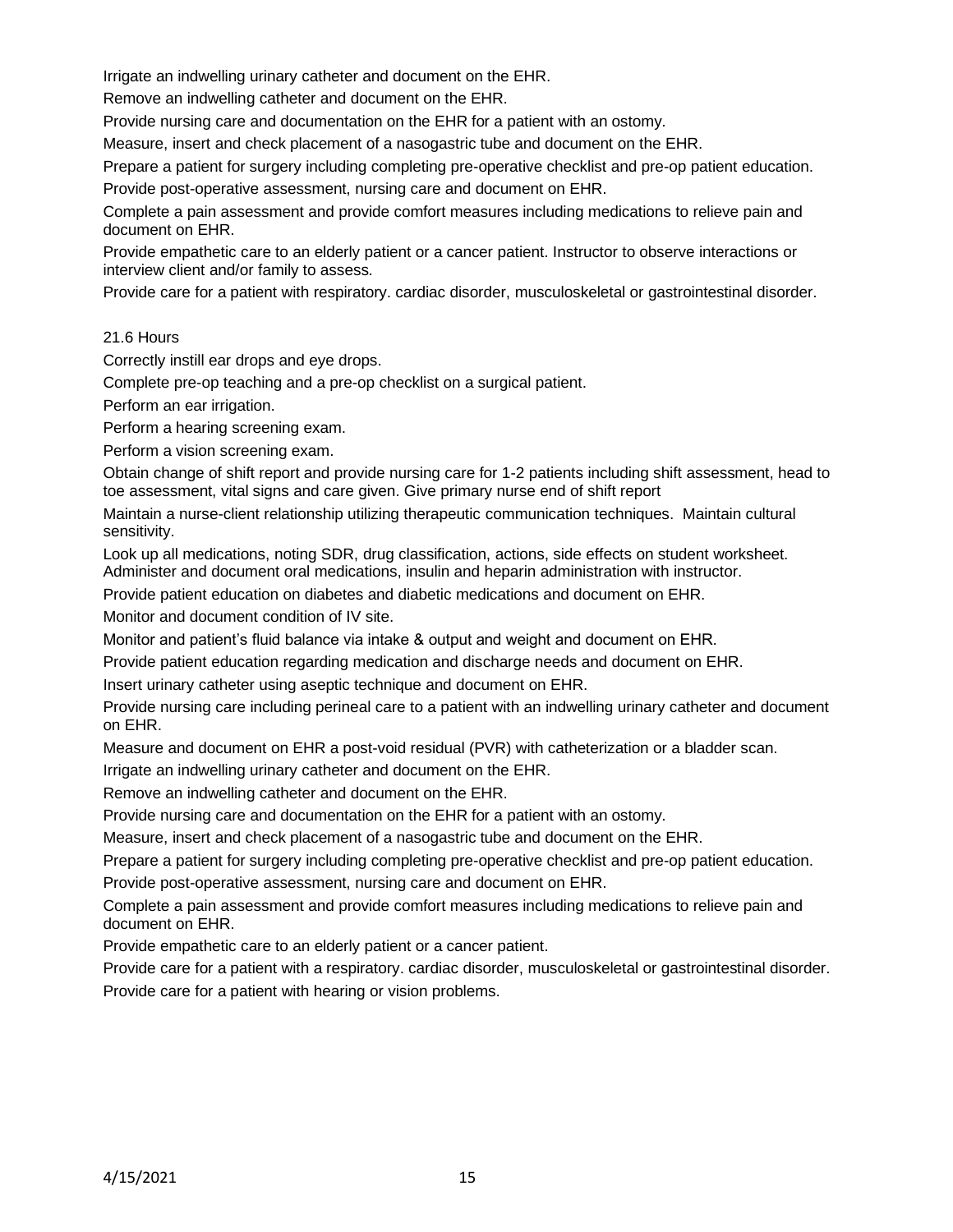Demonstrate insertion of an indwelling catheter on a male and a female patient.

Demonstrate how to obtain hourly urine outputs.

Demonstrate intake and output using sample food trays, and nasgastric drainage, IV intake, and urine and stool output.

Obtain change of shift report and provide nursing care for 1-2 patients including shift assessment, head to toe assessment, vital signs and care given. Give primary nurse end of shift report

Maintain a nurse-client relationship utilizing therapeutic communication techniques. Maintain cultural sensitivity.

Look up all medications, noting SDR, drug classification, actions, side effects on student worksheet. Administer and document oral medications, insulin and heparin administration with instructor.

Provide patient education on diabetes and diabetic medications and document on EHR.

Monitor and document condition of IV site.

Monitor and patient's fluid balance via intake & output and weight and document on EHR.

Provide patient education regarding medication and discharge needs and document on EHR.

Insert urinary catheter using aseptic technique and document on EHR.

Provide nursing care including perineal care to a patient with an indwelling urinary catheter and document on EHR.

Measure and document on EHR a post-void residual (PVR) with catheterization or a bladder scan.

Irrigate an indwelling urinary catheter and document on the EHR.

Remove an indwelling catheter and document on the EHR.

Provide nursing care and documentation on the EHR for a patient with an ostomy.

Measure, insert and check placement of a nasogastric tube and document on the EHR.

Prepare a patient for surgery including completing pre-operative checklist and pre-op patient education.

Provide post-operative assessment, nursing care and document on EHR.

Complete a pain assessment and provide comfort measures including medications to relieve pain and document on EHR.

Provide empathetic care to an elderly patient or a cancer patient.

Provide care for a patient with respiratory. cardiac disorder, musculoskeletal, urinary or gastrointestinal disorder.

Provide care for a patient with hearing or vision problems.

# 21.6 Hours

Demonstrate the correct use and documentation of the Glascow coma scale.

Position a patient who has a neurological disorder with increased intracranial pressure and a patient who is having a seizure.

Demonstrate seizure precautions.

Demonstrate feeding techniques for a patient who has had a stroke.

Demonstrate transferring and ambulating a patient who has weakness on one side.

Demonstrate proficiency with administering enoxaparin and heparin subcutaneous injections.

Obtain change of shift report and provide nursing care for 1-2 patients including shift assessment, head to toe assessment, vital signs and care given. Give primary nurse end of shift report

Maintain a nurse-client relationship utilizing therapeutic communication techniques. Maintain cultural sensitivity.

Look up all medications, noting SDR, drug classification, actions, side effects on student worksheet. Administer and document oral medications, insulin and heparin administration with instructor.

Provide patient education on diabetes and diabetic medications and document on EHR.

Monitor and document condition of IV site.

Monitor and patient's fluid balance via intake & output and weight and document on EHR.

Provide patient education regarding medication and discharge needs and document on EHR.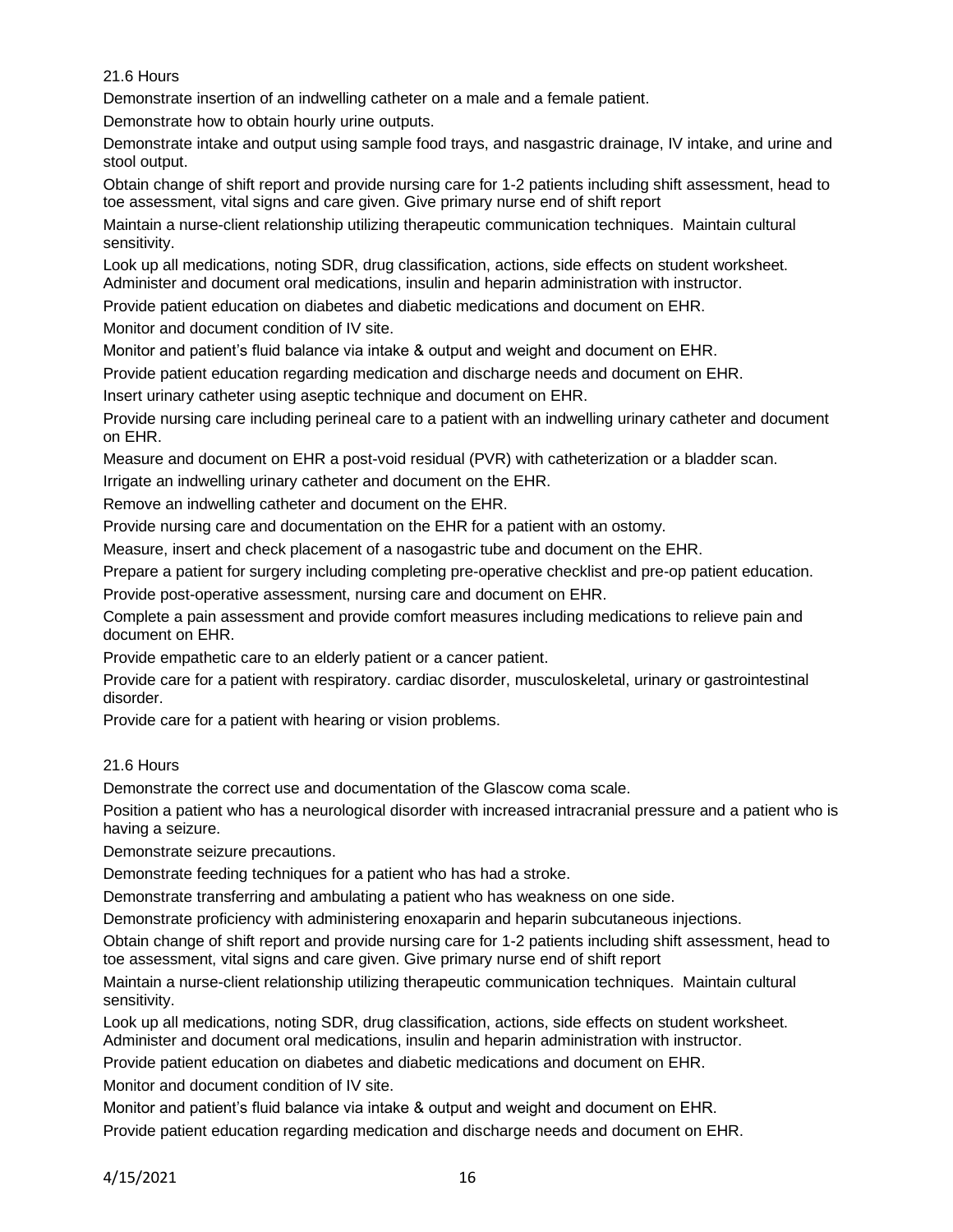Insert urinary catheter using aseptic technique and document on EHR.

Provide nursing care including perineal care to a patient with an indwelling urinary catheter and document on EHR.

Measure and document on EHR a post-void residual (PVR) with catheterization or a bladder scan.

Irrigate an indwelling urinary catheter and document on the EHR.

Remove an indwelling catheter and document on the EHR.

Provide nursing care and documentation on the EHR for a patient with an ostomy.

Measure, insert and check placement of a nasogastric tube and document on the EHR.

Prepare a patient for surgery including completing pre-operative checklist and pre-op patient education. Provide post-operative assessment, nursing care and document on EHR.

Complete a pain assessment and provide comfort measures including medications to relieve pain and document on EHR.

Provide empathetic care to an elderly patient or a cancer patient.

Provide care for a patient with respiratory. cardiac disorder, musculoskeletal, urinary, neurological or gastrointestinal disorder.

Provide care for a patient with hearing or vision problems.

### 21.6 Hours

Demonstrate proficiency with emptying a t-tube drainage bag.

Demonstrate proficiency with assessing for signs & symptoms of the patient with liver failure.

Demonstrate beginning level proficiency with analysis of CBC, electrolytes and liver panel bloodwork.

Obtain change of shift report and provide nursing care for 1-2 patients including shift assessment, head to toe assessment, vital signs and care given. Give primary nurse end of shift report

Maintain a nurse-client relationship utilizing therapeutic communication techniques. Maintain cultural sensitivity.

Look up all medications, noting SDR, drug classification, actions, side effects on student worksheet. Administer and document oral medications, insulin and heparin administration with instructor.

Provide patient education on diabetes and diabetic medications and document on EHR.

Monitor and document condition of IV site.

Monitor and patient's fluid balance via intake & output and weight and document on EHR.

Provide patient education regarding medication and discharge needs and document on EHR.

Insert urinary catheter using aseptic technique and document on EHR.

Provide nursing care including perineal care to a patient with an indwelling urinary catheter and document on EHR.

Measure and document on EHR a post-void residual (PVR) with catheterization or a bladder scan.

Irrigate an indwelling urinary catheter and document on the EHR.

Remove an indwelling catheter and document on the EHR.

Provide nursing care and documentation on the EHR for a patient with an ostomy.

Measure, insert and check placement of a nasogastric tube and document on the EHR.

Prepare a patient for surgery including completing pre-operative checklist and pre-op patient education.

Provide post-operative assessment, nursing care and document on EHR.

Complete a pain assessment and provide comfort measures including medications to relieve pain and document on EHR.

Provide empathetic care to an elderly patient or a cancer patient.

Provide care for a patient with respiratory. cardiac disorder, musculoskeletal, urinary, neurological, gastrointestinal, liver, gall bladder or pancreatic disorder.

Provide care for a patient with hearing or vision problems.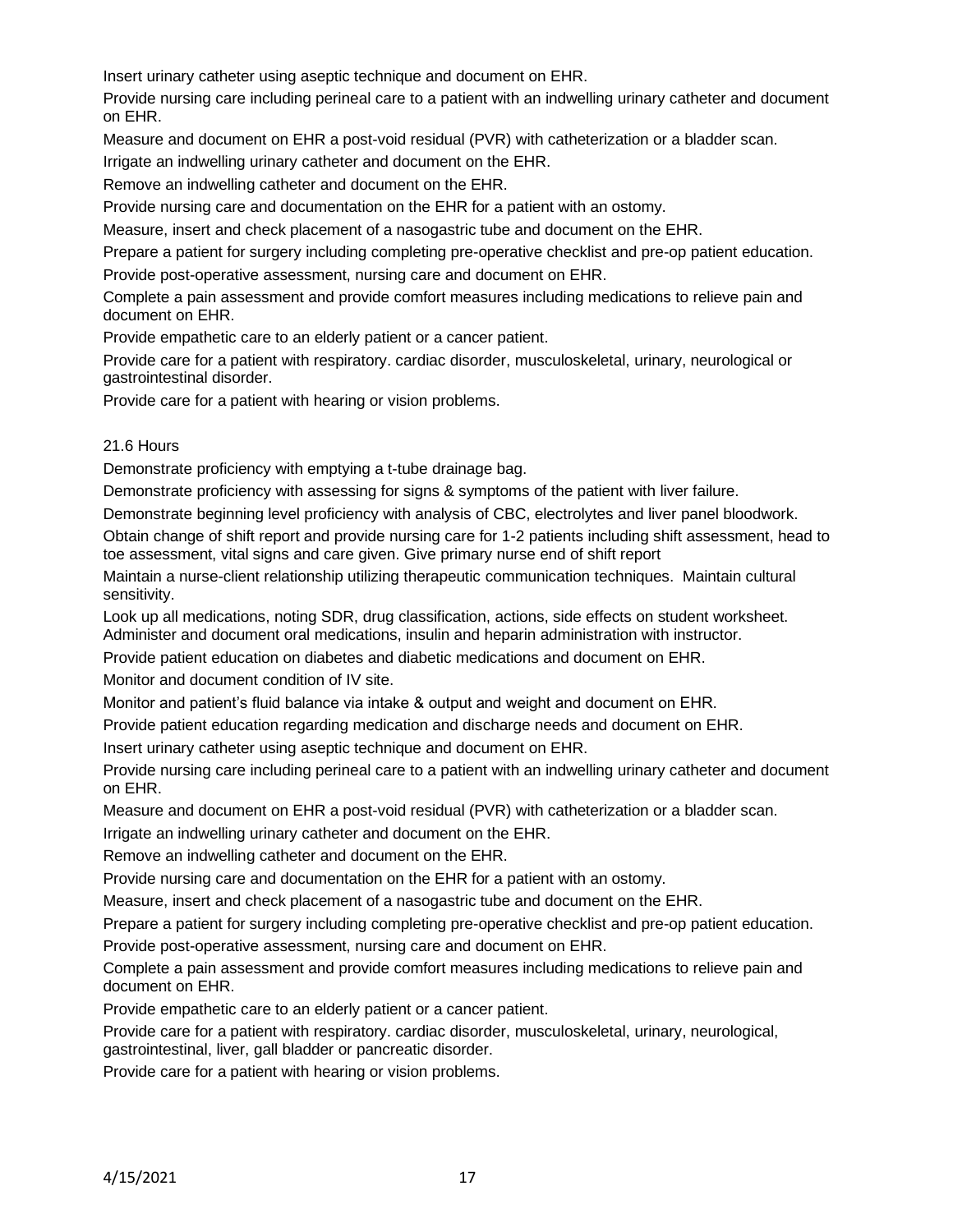### **METHODS OF INSTRUCTION:**

Lecture in classroom. Practice in skills lab and hospital clinical with live patients.

#### **OUT OF CLASS ASSIGNMENTS:**

Required Outside Hours: 234 Assignment Description: Clinical worksheets are required each week.

#### **METHODS OF EVALUATION:**

Writing assignments Percent of total grade: 10.00 % Problem-solving assignments Percent of total grade: 10.00 % Skill demonstrations Percent of total grade: 10.00 % Objective examinations Percent of total grade: 60.00 % Other methods of evaluation Percent of total grade: 10.00 %

### **REPRESENTATIVE TEXTBOOKS:**

Cooper & Gosnell. Foundations and Adult Health Nursing . St. Louis, MO: Elsevier,2020. Nursing fundamentals and skills lab manual for LVN nursing students, medical surgical, pediatric, obstetrics, and psychiatric nursing. ISBN: 978-0323484374 Reading Level of Text, Grade: 12 Turner. The Nurse, The Math, The Meds. St. Louis, MO: Elsevier,2020. Math and dosage calculations for nursing students ISBN: 978-0323479509 Reading Level of Text, Grade: 12 Workman & LaCharity. Understanding Pharmacology: Essentials for Medication Safety. St. Louis, MO: Elsevier,2020. Pharmacology textbook for LVN students. ISBN: 9780323339223 Reading Level of Text, Grade: 12